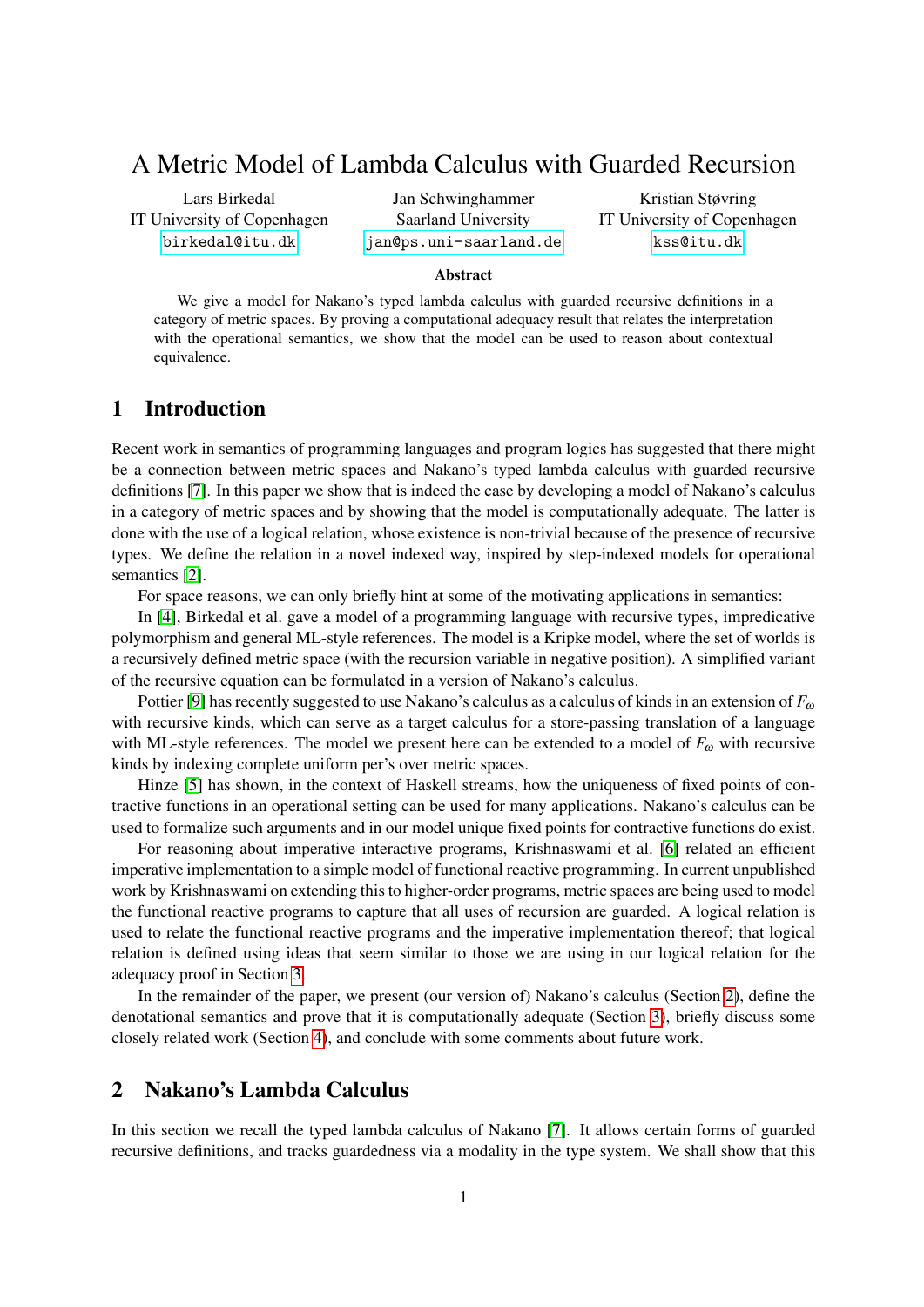| $\Gamma, x: \tau \vdash x: \tau$      | $\Gamma\vdash n: Int$                                                                                              | $\Gamma, x: \tau \vdash t : \sigma$<br>$\Gamma \vdash \lambda x{:}\tau.t : \tau \rightarrow \sigma$                                                                                                                                  | $\Gamma \vdash t_1 : \bullet^n(\tau \to \sigma) \qquad \Gamma \vdash t_2 : \bullet^n \tau$ | $\Gamma\vdash t_1t_2$ : $\bullet^n\sigma$ |                                                                             |
|---------------------------------------|--------------------------------------------------------------------------------------------------------------------|--------------------------------------------------------------------------------------------------------------------------------------------------------------------------------------------------------------------------------------|--------------------------------------------------------------------------------------------|-------------------------------------------|-----------------------------------------------------------------------------|
|                                       | $\Gamma \vdash t_1 : \tau_1 \qquad \Gamma \vdash t_2 : \tau_2$<br>$\Gamma \vdash (t_1,t_2) : \tau_1 \times \tau_2$ | $\Gamma\vdash t:\bullet^{n}(\tau_1\times\tau_2)$<br>$\Gamma \vdash proj_i(t) : \bullet^n \tau_i$                                                                                                                                     | $\bullet \Gamma \vdash t : \bullet \tau$<br>$\Gamma\vdash t:\tau$                          |                                           | $\Gamma \vdash t : \bullet \tau_{i,j}$<br>$\Gamma \vdash In_{i,j}(t): ty_i$ |
| $\Gamma \vdash t : t_{\mathcal{V}_i}$ |                                                                                                                    | $\Gamma, x_1: \bullet \tau_{i,1} \vdash t_1: \tau$ $\Gamma, x_{i_k}: \bullet \tau_{i,k_i} \vdash t_{k_i}: \tau$<br>$\Gamma\vdash$ case t of $In_{i,1}(x_1) \Rightarrow t_1   \dots   In_{i,k_i}(x_{k_i}) \Rightarrow t_{k_i} : \tau$ |                                                                                            | $\Gamma \vdash t : \sigma$                | $\Gamma \vdash t : \tau \quad \vdash \tau \leq \sigma$                      |

<span id="page-1-1"></span>Figure 1: Typing rules of Nakano's lambda calculus

| $\vdash \tau \leq \sigma$ $\vdash \tau' \leq \tau$ $\vdash \sigma \leq \sigma'$ $\vdash \tau \leq \tau'$ $\vdash \sigma \leq \sigma'$<br>$\vdash \bullet \tau \leq \bullet \sigma$ $\vdash \tau \rightarrow \sigma \leq \tau' \rightarrow \sigma'$ $\vdash \tau \times \sigma \leq \tau' \times \sigma'$ $\vdash \tau \leq \bullet \tau$ |  |
|------------------------------------------------------------------------------------------------------------------------------------------------------------------------------------------------------------------------------------------------------------------------------------------------------------------------------------------|--|
| $\vdash \tau \to \sigma \leq \bullet\tau \to \bullet\sigma$ $\vdash\bullet\tau \to \bullet\sigma \leq \bullet(\tau \to \sigma)$ $\vdash \tau \times \sigma \leq \bullet\tau \times \bullet\sigma$ $\vdash\bullet\tau \times \bullet\sigma \leq \bullet(\tau \times \sigma)$                                                              |  |

### <span id="page-1-2"></span><span id="page-1-0"></span>Figure 2: Subtyping

modality can be understood semantically as a scaling operation of the distances in a metric space.

The precise language considered below differs from that presented by Nakano in [\[7\]](#page-5-0) in that we assume a fixed number of "global" (possibly mutually recursive) datatype declarations. In contrast, Nakano includes equi-recursive types of the form  $\mu X.A$  (subject to some well-formedness conditions that ensure formal contractiveness, and a type equivalence relation).

**Syntax and typing.** We assume that there is a fixed number of type identifiers  $ty_1, \ldots, ty_n$ , each associated with a recursive data type equation in the style of Haskell or ML that specifies constructors  $In_{i,1},\ldots,In_{i,k_i}:$ 

$$
data \, t y_i = In_{i,1} \, \text{of} \, \tau_{i,1} \, | \, \dots | \, In_{i,k_i} \, \text{of} \, \tau_{i,k_i} \,. \tag{1}
$$

The types  $\tau_{i,1},\ldots,\tau_{i,k_i}$  that appear on the right hand side of [\(1\)](#page-1-0) are built up from ground types *b* (for simplicity, we restrict ourselves to *Int*) and the identifiers  $ty_1, \ldots, ty_n$ , using product and function space and the unary type constructor '•' (referred to as 'later' modality in recent work on step-indexed semantics [\[3\]](#page-5-7)). One concrete instance of [\(1\)](#page-1-0) is a type of infinite sequences of  $\tau$ 's: data  $seq_{\tau} = Cons$  of  $\tau \times seq_{\tau}$ . In general, these declarations need not be monotone, however, and the identifiers *ty<sup>i</sup>* may also appear in negative positions. For instance, Nakano [\[7,](#page-5-0) Ex. 1] considers the type data  $u =$  Fold of  $u \rightarrow \tau$ . With this type, the fixed point combinator *Y* from untyped lambda calculus has type ( $\bullet \tau \to \tau$ )  $\to \tau$ ; thus, it is not necessary to include a primitive for recursion.

Terms and their types are given in Figure [1.](#page-1-1) The type system uses the subtyping relation defined in Figure [2](#page-1-2) (omitting the reflexivity and transitivity rules). Intuitively, the type  $\bullet \tau$  may be understood as the set of values of type  $\tau$  that need to be guarded by a constructor. This intuition explains the two rules for typing constructor applications and pattern matching in Figure [1:](#page-1-1) The application of a constructor lets one remove the outermost modal operator, and it also folds the recursive type. Conversely, the case construct removes a constructor, and the typing rule records this fact by applying the modality to the type of the bound variables. The typing rules for function application and component projections are also generalized to take care of the modal operator. We write  $Tm(\tau)$  for the set of closed terms of type  $\tau$ .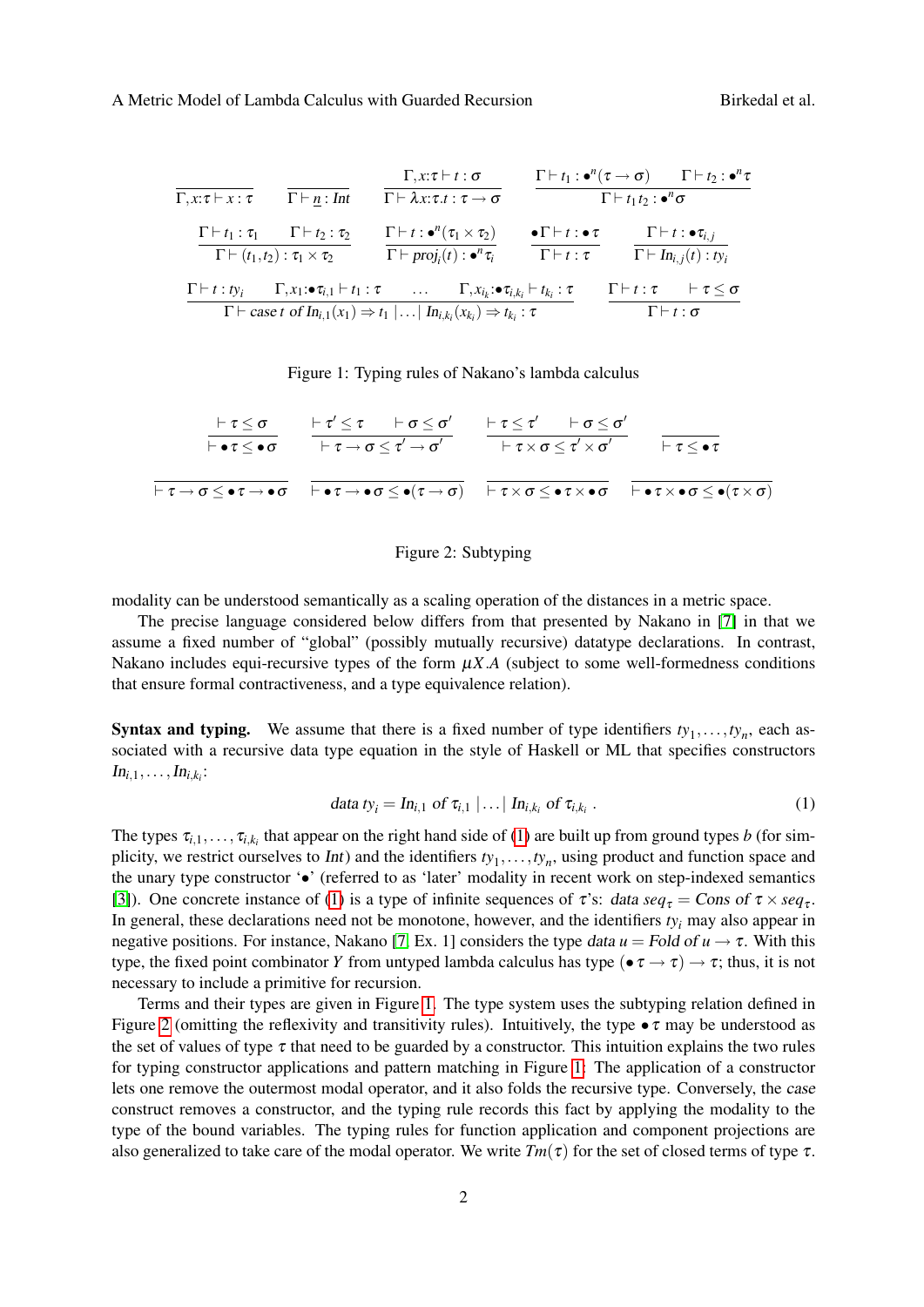Operational semantics and contextual equivalence. The operational semantics consists of the usual (deterministic, call-by-name) reduction rules of lambda calculus with constructor types. One does not reduce under constructors: every term of the form  $In_{i,j}(t)$  is a value. We take contextual equivalence as our notion of program equivalence. Formally, we observe the values that terms yield when plugged into closing, base-type valued contexts: Let us write  $\vdash C : (\Gamma' \triangleright \tau') \multimap (\Gamma \triangleright \tau)$  for a context *C* if  $\Gamma \vdash C[t] : \tau$ whenever  $\Gamma' \vdash t : \tau'$ . Then  $t_1$  and  $t_2$  are *contextually equivalent*, written  $\Gamma \vdash t_1 \simeq t_2 : \tau$ , if  $\Gamma \vdash t_1 : \tau$  and  $\Gamma \vdash t_2 : \tau$ , and for all  $\vdash C : (\Gamma \triangleright \tau) \multimap (\emptyset \triangleright Int)$  and  $n \in \mathbb{N}$ ,  $C[t_1] \stackrel{*}{\rightarrow} \underline{n} \Leftrightarrow C[t_2] \stackrel{*}{\rightarrow} \underline{n}$ .

### <span id="page-2-0"></span>3 Denotational Semantics

We give a denotational semantics of types and terms in the category of complete, 1-bounded ultrametric spaces and non-expansive maps between them.

Ultrametric spaces. We briefly recall some basic definitions and results about metric spaces [\[10\]](#page-5-8). A *1-bounded ultrametric space*  $(X, d)$  is a metric space where the distance function  $d : X \times X \to \mathbb{R}$  takes values in the closed interval [0, 1] and satisfies the "strong" triangle inequality  $d(x, y) \le \max\{d(x, z), d(z, y)\}.$ A metric space is *complete* if every Cauchy sequence has a limit. Because of the use of max in the above inequality, rather than '+' as for the weaker triangle inequality of metric spaces in general, a sequence  $(x_n)_{n \in \mathbb{N}}$  in an ultrametric space  $(X,d)$  is a Cauchy sequence if for every  $\varepsilon > 0$  there exists  $n \in \mathbb{N}$  such that  $d(x_k, x_{k+1}) \leq \varepsilon$  for every  $k \geq n$ .

A function  $f: X_1 \to X_2$  between metric spaces  $(X_1, d_1)$ ,  $(X_2, d_2)$  is *non-expansive* if  $d_2(f(x), f(y)) \le$ *d*<sub>1</sub>(*x*, *y*) for all *x*, *y*  $\in$  *X*<sub>1</sub>. It is *contractive* if there exists some  $\delta$  < 1 such that  $d_2(f(x), f(y)) \leq \delta \cdot d_1(x, y)$ for all  $x, y \in X_1$ . The complete, 1-bounded, non-empty, ultrametric spaces and non-expansive functions between them form a Cartesian closed category *CBUltne*. Products are given by the set-theoretic product where the distance is the maximum of the componentwise distances. The exponential  $(X_1, d_1) \rightarrow (X_2, d_2)$ has the set of non-expansive functions from  $(X_1, d_1)$  to  $(X_2, d_2)$  as underlying set, and the distance function is given by  $d_{X_1 \to X_2}(f, g) = \sup \{ d_2(f(x), g(x)) \mid x \in X_1 \}.$ 

A functor  $F: (CBUlt_{ne}^{op})^n \times CBUlt_{ne}^n \longrightarrow CBUlt_{ne}$  is *locally non-expansive* if  $d(F(f,g), F(f',g')) \le$  $\max\{d(f_1, f'_1), d(g_1, g'_1), \ldots, d(f_n, f'_n), d(g_n, g'_n)\}\$ for all non-expansive  $f = (f_1, \ldots, f_n), f' = (f'_1, \ldots, f'_n),$  $g = (g_1, \ldots, g_n)$  and  $g' = (g'_1, \ldots, g'_n)$ . It is *locally contractive* if there exists some  $\delta < 1$  such that  $d(F(f,g),F(f',g')) \leq \delta \cdot \max\{d(f_1,f_1'),d(g_1,g_1'),\ldots,d(f_n,f_n'),d(g_n,g_n')\}$ . Note that the factor  $\delta$  is the same for all hom-sets. By multiplication of the distances of  $(X,d)$  with a non-negative shrinking factor  $\delta$  < 1, one obtains a new ultrametric space,  $\delta$  ·  $(X, d) = (X, d')$  where  $d'(x, y) = \delta \cdot d(x, y)$ . By shrinking, a locally non-expansive functor *F* yields a locally contractive functor  $(\delta \cdot F)(X,Y) = \delta \cdot (F(X,Y))$ .

It is well-known that one can solve recursive domain equations in *CBUltne* by an adaptation of the inverse-limit method from classical domain theory:

<span id="page-2-1"></span>**Theorem 1** (America-Rutten [\[1\]](#page-5-9)). Let  $F_i: (CBUlt_{ne}^{op})^n \times CBUlt_{ne}^n \longrightarrow CBUlt_{ne}$  be locally contractive *functors for i* = 1,...,*n.* Then there exists a unique (up to isomorphism)  $X = (X_k, d_k)_k \in CBUlt_{ne}^n$  such *that*  $(X_i, d_i) \cong F_i(X, X)$  *for all i.* 

The metric spaces we consider below are *bisected*, meaning that all non-zero distances are of the form  $2^{-n}$  for some natural number  $n \ge 0$ . When working with bisected metric spaces, the notation  $x = y$ means that  $d(x, y) \le 2^{-n}$ . Each relation  $\frac{n}{n}$  is an equivalence relation because of the ultrametric inequality; we are therefore justified in referring to the relation  $\frac{n}{n}$  as "*n*-equality." Since the distance of a bisected metric space is bounded by 1, the relation  $x = y$  always holds. Moreover, the *n*-equalities become finer as *n* increases, and  $x = y$  if  $x = y$  holds for all *n*. Finally, a function  $f: X_1 \to X_2$  between bisected metric spaces is non-expansive iff  $x_1 \stackrel{n}{=} x_1' \Rightarrow f(x_1) \stackrel{n}{=} f(x_1')$ , and contractive iff  $x_1 \stackrel{n}{=} x_1' \Rightarrow f(x_1) \stackrel{n+1}{=} f(x_1')$  for all *n*.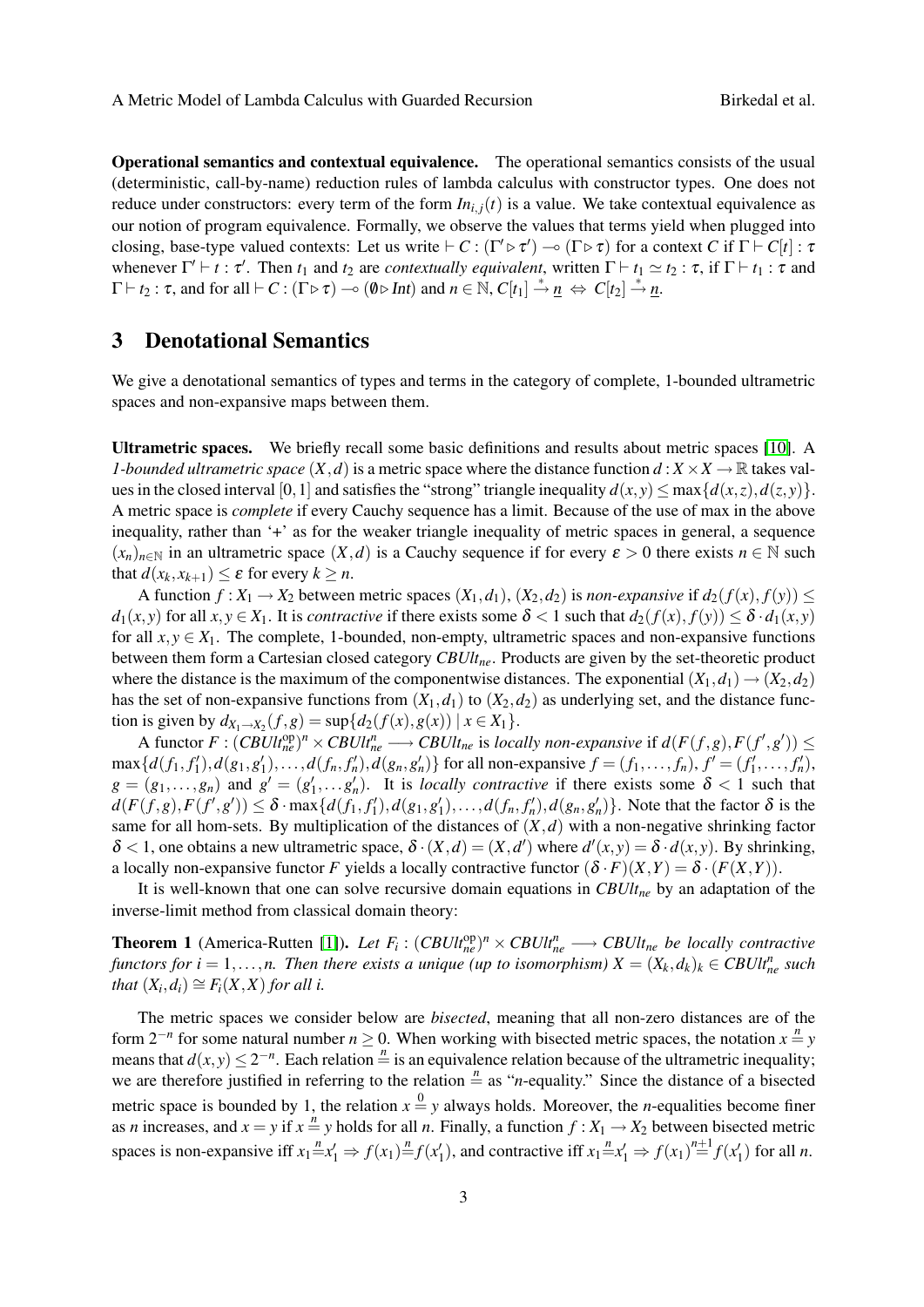Denotational semantics of Nakano's lambda calculus. We can now define the interpretation of types and terms in *CBUlt<sub>ne</sub>*. More precisely, by induction on the type  $\tau$  we define locally non-expansive functors  $F_{\tau}$ :  $(CBUlt_{ne}^{op})^n \times CBUlt_{ne}^n \longrightarrow CBUlt_{ne}$ , by separating positive and negative occurrences of the identifiers  $ty_1, \ldots, ty_n$  in  $\tau$ :

$$
F_{Int}(X, Y) = (\mathbb{Z}, d), \text{ where } d \text{ is the discrete metric}
$$
  
\n
$$
F_{ty_i}(X, Y) = Y_i
$$
  
\n
$$
F_{\tau_1 \times \tau_2}(X, Y) = F_{\tau_1}(X, Y) \times F_{\tau_2}(X, Y)
$$
  
\n
$$
F_{\tau_1 \to \tau_2}(X, Y) = F_{\tau_1}(Y, X) \to F_{\tau_2}(X, Y)
$$
  
\n
$$
F_{\bullet \tau}(X, Y) = \frac{1}{2} \cdot F_{\tau}(X, Y)
$$

Now consider the functors  $F_i: (CBUlt_{ne}^{op})^n \times CBUlt_{ne}^n \longrightarrow CBUlt_{ne}$  for  $i = 1, ..., n$ , defined by

$$
F_i(X,Y) = \frac{1}{2} \cdot F_{\tau_{i,1}}(X,Y) + \ldots + \frac{1}{2} \cdot F_{\tau_{i,k_i}}(X,Y) \ . \tag{2}
$$

Because of the shrinking factor  $1/2$  in [\(2\)](#page-3-0), each  $F_i$  is in fact locally contractive. Theorem [1](#page-2-1) therefore gives a unique fixed point *D* with  $i_i$ :  $F_i(D,D) \cong D_i$  for all *i*. We use *D* to give the semantics of types:

<span id="page-3-0"></span>
$$
\llbracket \tau \rrbracket \stackrel{\text{\it def}}{=} F_{\tau}(D,D) \ .
$$

<span id="page-3-2"></span>*Example* 2 (Interpretation of streams)*.* On streams, the semantics yields the "natural" metric. In fact, since  $[seq_\tau] \cong \frac{1}{2}$  $\frac{1}{2} \cdot (\llbracket \tau \rrbracket \times \llbracket seq_{\tau} \rrbracket)$  we have

$$
d_{\llbracket \mathit{seq}_{\tau} \rrbracket}(s_1 s_2 \ldots, s'_1 s'_2 \ldots) \leq 2^{-n} \Leftrightarrow d_{\llbracket \tau \rrbracket}(s_1, s'_1) \leq 2^{-(n-1)} \wedge d_{\llbracket \mathit{seq}_{\tau} \rrbracket}(s_2 s_3 \ldots, s'_2 s'_3 \ldots) \leq 2^{-(n-1)}.
$$

In particular, because of the discrete metric on [Int], for  $seq_{Int}$  this means  $s = s'$  holds if  $s_1 = s'_1, \ldots, s_{n-1} = s'$  i.e. if the common profix of  $s$  and  $s'$  hose theorith  $n-1$  and  $s = s'$  is  $s = s'$  for all  $i \in \mathbb{N}$  $s'_{n-1}$ , i.e., if the common prefix of *s* and *s*' has at least length *n* − 1, and *s* = *s*' if *s<sub>i</sub>* = *s*' for all *i* ∈ N.

For each subtyping derivation  $\Delta$  of a judgement  $\vdash \tau \leq \sigma$  we define a corresponding coercion function, i.e., a non-expansive function  $\llbracket \Delta \rrbracket : \llbracket \tau \rrbracket \to \llbracket \sigma \rrbracket$ . First note that, for each of the 5 subtyping axioms  $\vdash \tau \leq \sigma$ in Figure [2](#page-1-2) (as well as the reflexivity axiom), the underlying sets of  $\llbracket \tau \rrbracket$  and  $\llbracket \sigma \rrbracket$  are equal. Thus we can define  $\mathbb{A}$  as the identity on the underlying sets, and it is easy to check that  $\Delta$  is in fact non-expansive.<sup>[1](#page-0-1)</sup> If  $\Delta$  is obtained from  $\Delta_1$  and  $\Delta_2$  by an application of the transitivity rule, then  $\llbracket \Delta \rrbracket$  is defined as the composition of  $\mathbb{A}_1$  and  $\mathbb{A}_2$ . Finally, for each of the 3 structural rules in Figure [2,](#page-1-2) we use the functorial property of the respective type constructor to define  $\mathbb{A}$  from the coercions of the subderivations. It follows by induction that the coercion determined from any derivation  $\Delta$  of  $\vdash \tau \leq \sigma$  is the identity on the underlying set of  $\llbracket \tau \rrbracket$ , and hence independent of  $\Delta$ .

Each term  $x_1:\tau_1,\ldots,x_n:\tau_n \vdash t : \tau$  denotes a non-expansive function

$$
\llbracket t \rrbracket : \llbracket \tau_1 \rrbracket \times \ldots \times \llbracket \tau_n \rrbracket \to \llbracket \tau \rrbracket
$$

which is defined by induction on the typing derivation. The cases of lambda abstraction, application, pairing and projections are given in terms of the cartesian closed structure on *CBUltne*. From the definition of the type interpretation it follows that  $\iota_i$  is an isomorphism between  $\frac{1}{2} \cdot [\![\tau_{i,1}]\!] + \ldots + \frac{1}{2}$ <br>and  $[\![\tau_{i,1}]\!]$ . Together with the injections from  $[\![\tau_{i,1}]\!] = \top$ .  $[\![\tau_{i,1}]\!]$  into the sum this  $\frac{1}{2} \cdot [\![\tau_{i,k_i}]\!]$ and  $[[ty_i]]$ . Together with the injections from  $[\![\bullet \tau_{i,j}]\!] = \frac{1}{2} \cdot [\![\tau_{i,j}]\!]$  into the sum, this isomorphism is used to intermet the constructors and nattern matching of the coloulus:  $\frac{1}{2} \cdot [\![\tau_{i,j}]\!]$  into the sum, this isomorphism is used to interpret the constructors and pattern matching of the calculus:

$$
\llbracket \text{In}_{i,j}(t) \rrbracket(\vec{a}) = (i_i \circ \text{in}_j \circ \llbracket t \rrbracket)(\vec{a}) \quad \text{and} \quad \llbracket \text{case } t \text{ of } \text{In}_{i,1}(x_1) \Rightarrow t_1 \mid \dots \mid \text{In}_{i,k_i}(x_{k_i}) \Rightarrow t_{k_i} \rrbracket(\vec{a}) = \llbracket t_j \rrbracket(\vec{a},a)
$$

where  $\iota_i^{-1}(\llbracket t \rrbracket (\vec{a}) = \text{in}_j(a)$  for some  $1 \leq j \leq k_i$  and  $a \in [\![ \tau_{i,j} ]\!]$ . We obtain a model that is sound:

<span id="page-3-1"></span><sup>&</sup>lt;sup>1</sup>Note however that even though the underlying sets are the same, the inclusion of  $\|\bullet(\tau\to\sigma)\|$  into  $\|\bullet\tau\to\bullet\sigma\|$  fails to be non-expansive. Thus we cannot have  $\bullet(\tau \to \sigma) \nleq \bullet \tau \to \bullet \sigma$  in general.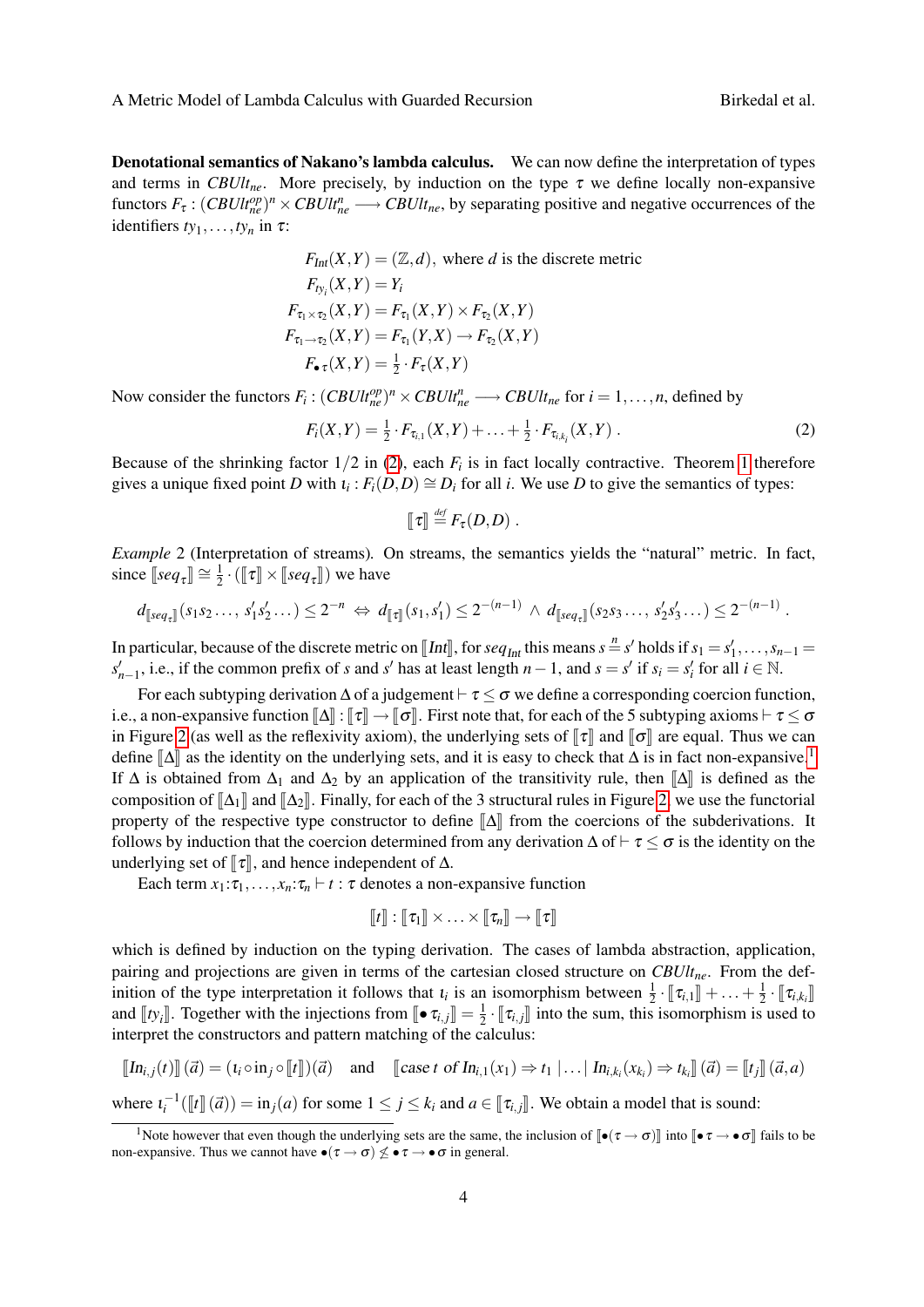### **Theorem 3** (Soundness). *If*  $\emptyset \vdash t : \tau$  *and*  $t_1 \rightarrow t_2$  *then*  $\lbrack \lbrack t_1 \rbrack = \lbrack \lbrack t_2 \rbrack$  *in*  $\lbrack \lbrack \tau \rbrack$ *.*

<span id="page-4-1"></span>*Remark* 4 (Recursive definitions)*.* In [\[7,](#page-5-0) Ex. 1] Nakano shows that the fixed point combinator *Y* from untyped lambda calculus can be represented by  $\lambda f \cdot \Delta_f (Fold(\Delta_f))$  where  $\Delta_f = f(\text{case } x \text{ of } Fold(y) \Rightarrow yx)$ and the data type data  $u =$  Fold of  $u \to \tau$  is assumed, and that this term has type ( $\bullet \tau \to \tau$ )  $\to \tau$ . Note that in the above interpretation, where the modality is interpreted by scaling the distances by  $1/2$ , the type  $\bullet \tau \to \tau$  denotes the set of all non-expansive functions  $\frac{1}{2} \cdot [\![\tau]\!] \to [\![\tau]\!]$ , or equivalently (by the bisectedness of  $[\![\tau]\!]$ ) the contractive functions on  $[\![\tau]\!]$ . Such functions have a unique fixed point in  $[\![$ of  $\llbracket \tau \rrbracket$ ) the contractive functions on  $\llbracket \tau \rrbracket$ . Such functions have a unique fixed point in  $\llbracket \tau \rrbracket$  by the Banach fixed point theorem, and we can show that *Y* indeed returns this fixed point since  $f(\llbracket Y \rrbracket f) = \llbracket Y \rrbracket f$ .

As an alternative to this coding, we could introduce a recursion operator rec : ( $\bullet \tau \to \tau$ )  $\to \tau$  for each  $\tau$  as a primitive, with reduction rule rec  $t \to t$  (rec *t*), and use the above observation for its interpretation.

Computational adequacy. We now relate the interpretation of lambda terms in the metric model and their operational behaviour. In particular, we prove that the semantics is sound for reasoning about contextual equivalence: *if two terms have the same denotation then they are contextually equivalent*.

The general idea of the adequacy proof is standard: the universal quantification over contexts prevents a direct inductive proof, so we use the compositionality of the denotational semantics and construct a *(Kripke) logical relation* between semantics and syntax. More precisely, we consider the family  $(R^k_\tau)^k_\tau$  of relations indexed by types  $\tau$  and natural numbers *k*, where  $R^k_{\tau} \subseteq [\![\tau]\!] \times Tm(\tau)$  is given by:

$$
n R_{Int}^k t \Leftrightarrow t \stackrel{*}{\rightarrow} \underline{n}
$$
  
(a<sub>1</sub>, a<sub>2</sub>)  $R_{\tau_1 \times \tau_2}^k t \Leftrightarrow a_1 R_{\tau_1}^k \text{proj}_1(t) \wedge a_2 R_{\tau_2}^k \text{proj}_2(t)$   

$$
f R_{\tau_1 \to \tau_2}^k t \Leftrightarrow \forall j, a_1, t_1. \ j \leq k \wedge a_1 R_{\tau_1}^j t_1 \Rightarrow f a_1 R_{\tau_2}^j t t_1
$$
  

$$
a R_{\bullet \tau}^k t \Leftrightarrow k > 0 \Rightarrow a R_{\tau}^{k-1} t
$$
  

$$
a R_{\tau_i}^k t \Leftrightarrow \exists a', t'. a = (i_i \circ in_j)(a') \wedge t \stackrel{*}{\rightarrow} In_{i,j}(t') \wedge a' R_{\bullet \tau_{i,j}}^k t'
$$

Note that it is the natural number index which lets us define the relations  $R^k_{\tau}$  inductively in the presence of recursive types *ty<sup>i</sup>* . We prove the 'fundamental property' by induction on typing derivations:

<span id="page-4-0"></span>**Proposition 5.** If  $\Gamma \vdash t : \tau, k \in \mathbb{N}$ , and  $a_i R_{\tau_i}^k t_i$  for all  $x_i : \tau_i$  in  $\Gamma$ , then  $[\![t]\!](\vec{a}) R_{\tau}^k t[\vec{x} := \vec{t}].$ 

*Proof sketch.* By induction on the derivation of  $\Gamma \vdash t : \tau$ . The proof uses the closure of the relations under the operational semantics, the downwards closure (Kripke monotonicity) in *k*, and the closure under the coercions determined by the subtyping relation. (See Section [A.3](#page-7-0) for details.)  $\Box$ 

Now adequacy is easily proved. In fact, given  $\Gamma \vdash t_1 : \tau$ ,  $\Gamma \vdash t_2 : \tau$  and  $\vdash C : (\Gamma \triangleright \tau) \multimap (\emptyset \triangleright \text{Int}),$ and  $C[t_1] \stackrel{*}{\rightarrow} \underline{n}$  for some  $n \in \mathbb{N}$ , then  $[[C[t_2]]] = [[C[t_1]]] = n$  follows from the assumption  $[[t_1]] = [[t_2]]$  and<br>Theorem 3. By Proposition 5.  $[[C[t_1]]] \stackrel{pk}{=} [C[t_1]]$  and therefore *n*  $B^k$ .  $C[t_1]$  holds. But by defin Theorem [3.](#page-3-1) By Proposition [5,](#page-4-0)  $\llbracket C[t_2] \rrbracket R_{Int}^k C[t_2]$ , and therefore *n*  $R_{Int}^k C[t_2]$  holds. But by definition this means  $C[t_2] \stackrel{*}{\rightarrow} \underline{n}$ , and with a symmetric argument the claim  $[\![t_1]\!] = [\![t_2]\!] \Rightarrow \Gamma \vdash t_1 \simeq t_2 : \tau$  follows.

Apart from using the semantics directly to reason about contextual equivalence, we can also use computational adequacy to derive more abstract proof principles from it. For instance, by the characterization of the metric on  $seq_{Int}$  given in Example [2](#page-3-2) and the fact that there are closed terms  $get_n : seq_{Int} \rightarrow \bullet^n Int$ that yield the *n*-th element of a sequence, we obtain a variant of Bird and Wadler's *take lemma*: if *get<sup>n</sup> t*1 and *get<sub>n</sub>* $t_2$  reduce to the same value, for each  $n \in \mathbb{N}$ , then  $\emptyset \vdash t_1 \simeq t_2$ : *seq<sub>Int</sub>*. Similarly, we can exploit the uniqueness of fixed points of contractive equations also in the operational setting: if there exists a closed term  $f : \bullet \tau \to \tau$  such that  $f t_1$  and  $t_1$  are convertible, and also  $f t_2$  and  $t_2$  are convertible, then  $\emptyset \vdash t_1 \simeq t_2 : \tau$ . See, for instance, Hinze's article [\[5\]](#page-5-4) for numerous applications of such a unique fixed point principle phrased in the context of Haskell streams, and Pottier's work [\[9\]](#page-5-3) for a similar application to establish type equivalences in the context of  $F_{\omega}$  with recursive kinds.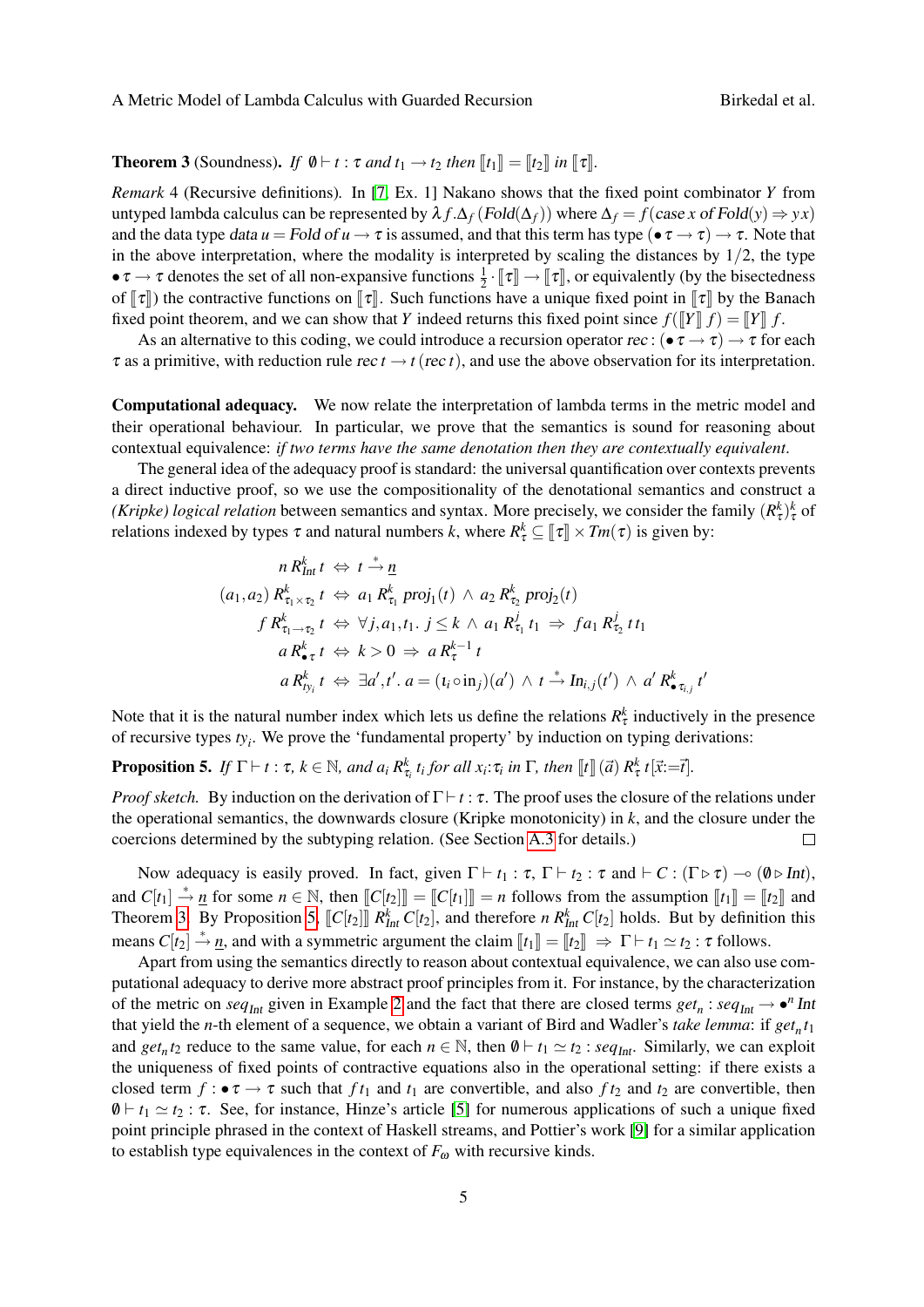# <span id="page-5-6"></span>4 Related Work

**Metric semantics of PCF.** Escardó [?] presents a metric model of PCF. One can, almost, $2$  factor his interpretation of PCF into two parts: (1) a syntactic translation from PCF to Nakano's calculus, extended with constants for integer operations and a basic type of booleans, and (2) the metric interpretation of Nakano's calculus presented here.

The basic idea of the syntactic translation is that a potentially divergent PCF term of integer type is translated into a term of the recursive type *Int<sup>s</sup>* = *Done of Int* | *Next of Int<sup>s</sup>* . After evaluating such a term, one either obtains an actual integer answer, *Done(n)*, or a new term that one can evaluate in the hope of eventually getting an integer answer. Function types in PCF are translated to function types.

Now, for all types  $\tau$  that are used to interpret PCF types, one defines a term *delay* :  $\bullet \tau \rightarrow \tau$ ; this term is used to define the fixed-point combinator of PCF in terms of the fixed-point combinator of our calculus (Remark [4\)](#page-4-1). See Escardo for more details. Intuitively, the idea is that unfolding a recursive definition ´ takes a "computation step," which will be visible as an extra *Next* in the final answer of type *Int<sub>s</sub>*. Escardó shows an adequacy result which implies that the semantics of a PCF term does indeed match the number of unfoldings of the fixed-point combinator; the same information can be obtained from our adequacy proof using the definition of the logical relation on recursive types. Escardo gives two adequacy proofs, ´ the first of which uses a Kripke logical relation as in our adequacy proof.

Since Escardo considers PCF, he does not treat recursively defined types, as we do here.

# 5 Conclusion and Future Work

We have presented a computationally adequate metric model of lambda calculus with guarded recursion.

We conjecture that an adaptation of the present model can be used to give a model for focusing proof systems with recursive types [\[11\]](#page-6-0).

### References

- <span id="page-5-9"></span>[1] Pierre America and Jan J. M. M. Rutten. Solving reflexive domain equations in a category of complete metric spaces. *Journal of Computer and System Sciences*, 39(3):343–375, 1989.
- <span id="page-5-1"></span>[2] Andrew W. Appel and David McAllester. An indexed model of recursive types for foundational proofcarrying code. *ACM Transactions on Programming Languages and Systems*, 23(5):657–683, September 2001.
- <span id="page-5-7"></span>[3] Andrew W. Appel, Paul-André Melliès, Christopher D. Richards, and Jérôme Vouillon. A very modal model of a modern, major, general type system. In *POPL*, pages 109–122, 2007.
- <span id="page-5-2"></span>[4] Lars Birkedal, Kristian Støvring, and Jacob Thamsborg. Realizability semantics of parametric polymorphism, general references, and recursive types. In *FOSSACS'09*, pages 456–470, 2009.
- <span id="page-5-4"></span>[5] Ralf Hinze. Functional pearl: streams and unique fixed points. In *ICFP*, pages 189–200. ACM, 2008.
- <span id="page-5-5"></span>[6] N. Krishnaswami, L. Birkedal, and J. Aldrich. Verifying event-driven programs using ramified frame properties. In *Proceedings of TLDI'2010*, 2010.
- <span id="page-5-0"></span>[7] Hiroshi Nakano. A modality for recursion. In *LICS*, pages 255–266, 2000.
- [8] Andrew M. Pitts. Relational properties of domains. *Information and Computation*, 127:66–90, 1996.
- <span id="page-5-3"></span>[9] François Pottier. A typed store-passing translation for general references. Submitted, April 2010.
- <span id="page-5-8"></span>[10] Michael B. Smyth. Topology. In *Handbook of Logic in Computer Science*, volume 1. Oxford University Press, 1992.

<sup>&</sup>lt;sup>2</sup>Due to the syntactic restrictions on recursive types in our variant of Nakano's calculus, the metrics on PCF ground types (and hence on all types) differ slightly in our model and Escardo's model. ´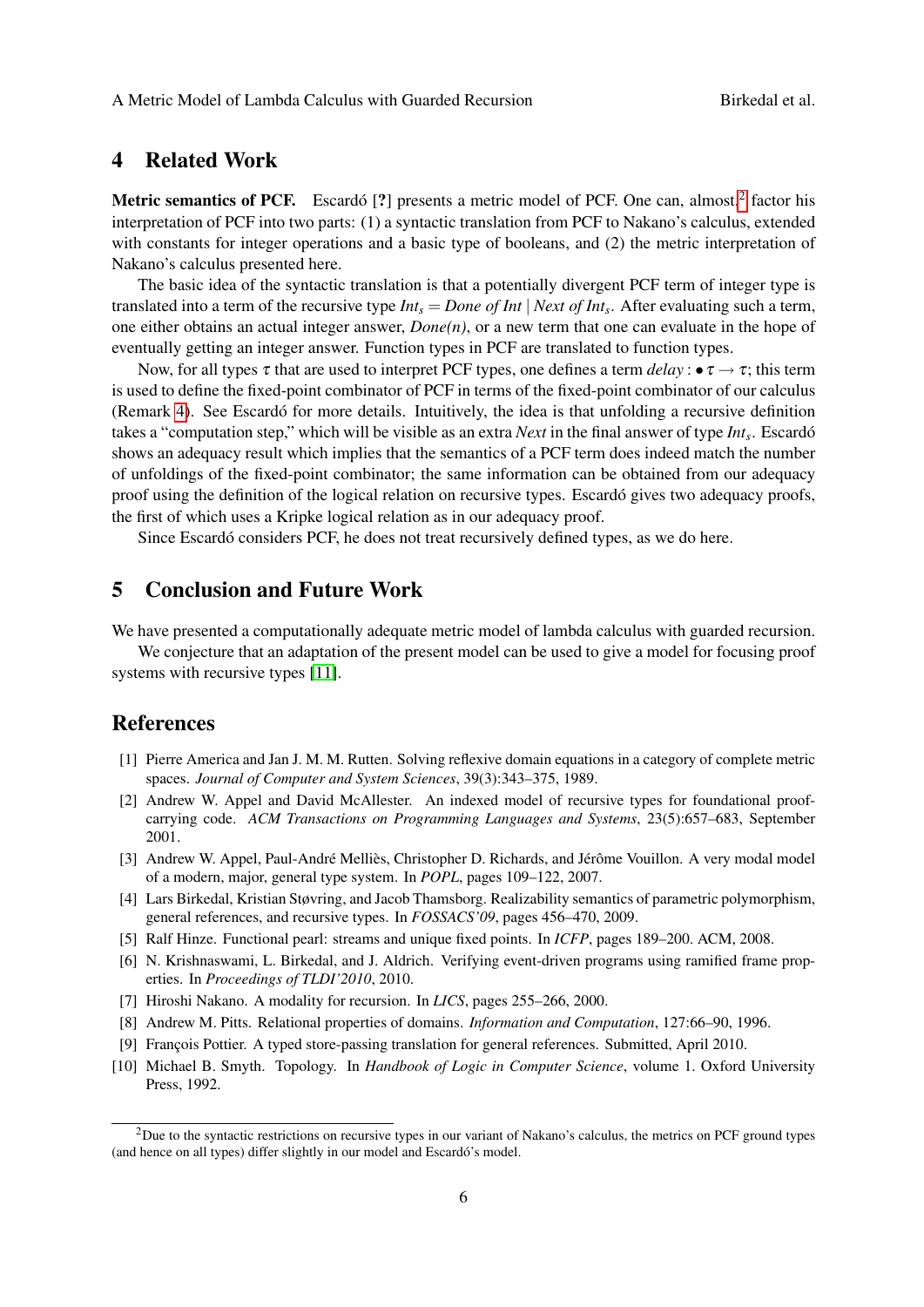<span id="page-6-0"></span>[11] Noam Zeilberger. *The Logical Basis of Evaluation Order and Pattern-Matching*. PhD thesis, Carnegie Mellon University, 2009.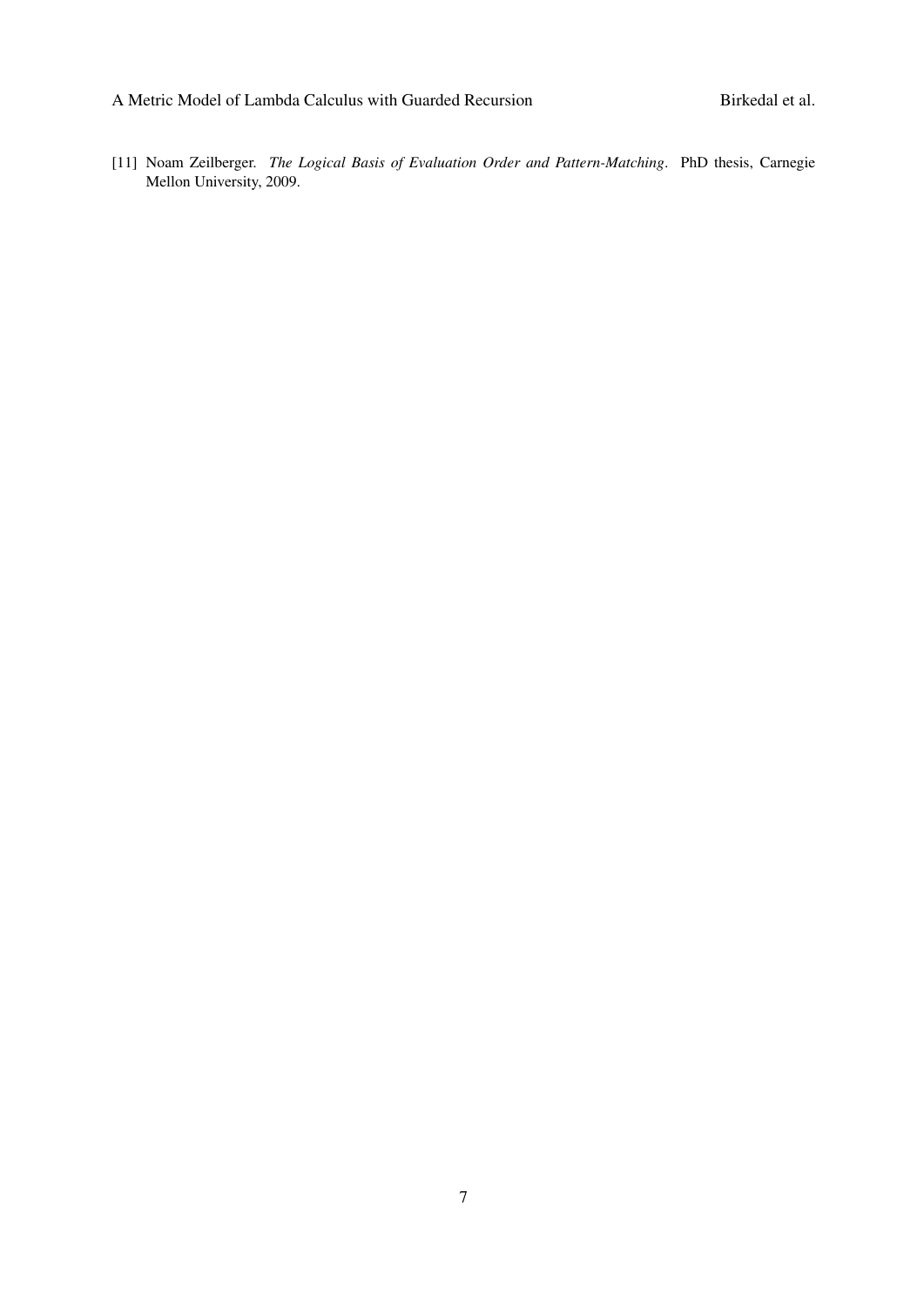$$
(\lambda x:\tau.t) t' \to t[x:=t']
$$
  
\nproj<sub>i</sub>(t<sub>1</sub>, t<sub>2</sub>)  $\to t_i$   
\ncase In<sub>i,j</sub>(t) of In<sub>i,1</sub>(x<sub>1</sub>)  $\Rightarrow$  t<sub>1</sub>|... $|In_{i,k_i}(x_{k_i}) \Rightarrow t_{k_i} \to t_j[x_j:=t]$   
\n
$$
E[t] \to E[t'] \qquad \text{if } t \to t'
$$

where  $E ::= [] | Et | proj_i E | case E of In_{i,1}(x_1) \Rightarrow t_1 | ... | In_{i,k_i}(x_{k_i}) \Rightarrow t_{k_i}$  defines the set of evaluation contexts.

<span id="page-7-1"></span>Figure 3: Operational semantics

### A Proofs

#### A.1 Operational Semantics and Soundness

Figure [3](#page-7-1) gives the reduction relation on (closed) terms. The denotational semantics is sound with respect to this operational semantics.

**Theorem 6** (Soundness). *If*  $\vdash t : \tau$  *and*  $t_1 \rightarrow t_2$  *then*  $\llbracket t_1 \rrbracket = \llbracket t_2 \rrbracket$  *in*  $\llbracket \tau \rrbracket$ .

*Proof.* By induction on the operational semantics. For instance, if the case of pattern matching we have

[case 
$$
(In_{i,j}(t))
$$
 of  $In_{i,1}(x_1) \Rightarrow t_1 | ... | In_{i,k_i}(x_{k_i}) \Rightarrow t_{k_i} \rbrack = [t_j] (a)$ 

for *a* such that  $\text{in}_j(a) = \text{\iota}_i^{-1}(\llbracket \text{In}_{i,j}(t) \rrbracket) = \text{in}_j(\llbracket t \rrbracket)$ . Thus, by a substitution lemma,

[case 
$$
(In_{i,j}(t))
$$
 of  $In_{i,1}(x_1) \Rightarrow t_1 | ... | In_{i,k_i}(x_{k_i}) \Rightarrow t_{k_i} = [t_j] ([t]) = [t_j | x_j := t]]$ .

The other cases are similar.

### A.2 Coercions for Subtyping

**Lemma 7.** Let  $(X, d_X), (Y, d_Y) \in CBUlt_{ne}$ . Then the underlying sets of  $X \to Y$ , of  $\frac{1}{2} \cdot X \to \frac{1}{2} \cdot Y$ , and of 1  $\frac{1}{2} \cdot (X \rightarrow Y)$  *all agree.* 

*Proof.* That the underlying sets of  $X \to Y$  and  $\frac{1}{2} \cdot (X \to Y)$  agree is immediate from the definition of scaling. Now suppose f is a non-expansive function  $X \to Y$ , and let  $x, y \in \frac{1}{2}$  $\frac{1}{2} \cdot X$  such that  $d_{\frac{1}{2} \cdot X}(x, y) \leq$ 2 2<sup>−*n*</sup>. Then  $d_X(x, y)$  ≤ 2<sup>−*n*+1</sup>. But this means  $d_Y(fx, fy)$  ≤ 2<sup>−*n*+1</sup> and thus  $d_1$  $\frac{1}{2} \cdot Y(fx, fy) \leq 2^{-n}$ , i.e., *f* is also a non-expansive function  $\frac{1}{2} \cdot X \to \frac{1}{2} \cdot Y$ . The other direction is similar.  $\Box$ 

### <span id="page-7-0"></span>A.3 Logical Relation

<span id="page-7-3"></span>**Lemma 8.** Suppose a  $R^k_\tau t$  and  $t_1 \stackrel{*}{\to} t \stackrel{*}{\to} t_2$ . Then a  $R^k_\tau t_1$  and a  $R^k_\tau t_2$ 

*Proof.* By induction on  $\tau$ , using the determinacy of the operational semantics.  $\Box$ 

<span id="page-7-2"></span>**Lemma 9.** *Suppose a*  $R^k_\tau$  *t* and  $j \leq k$ . *Then a*  $R^j_\tau$  *t*.

<span id="page-7-4"></span>*Proof.* By lexicographic induction on  $(k, \tau)$ .

 $\Box$